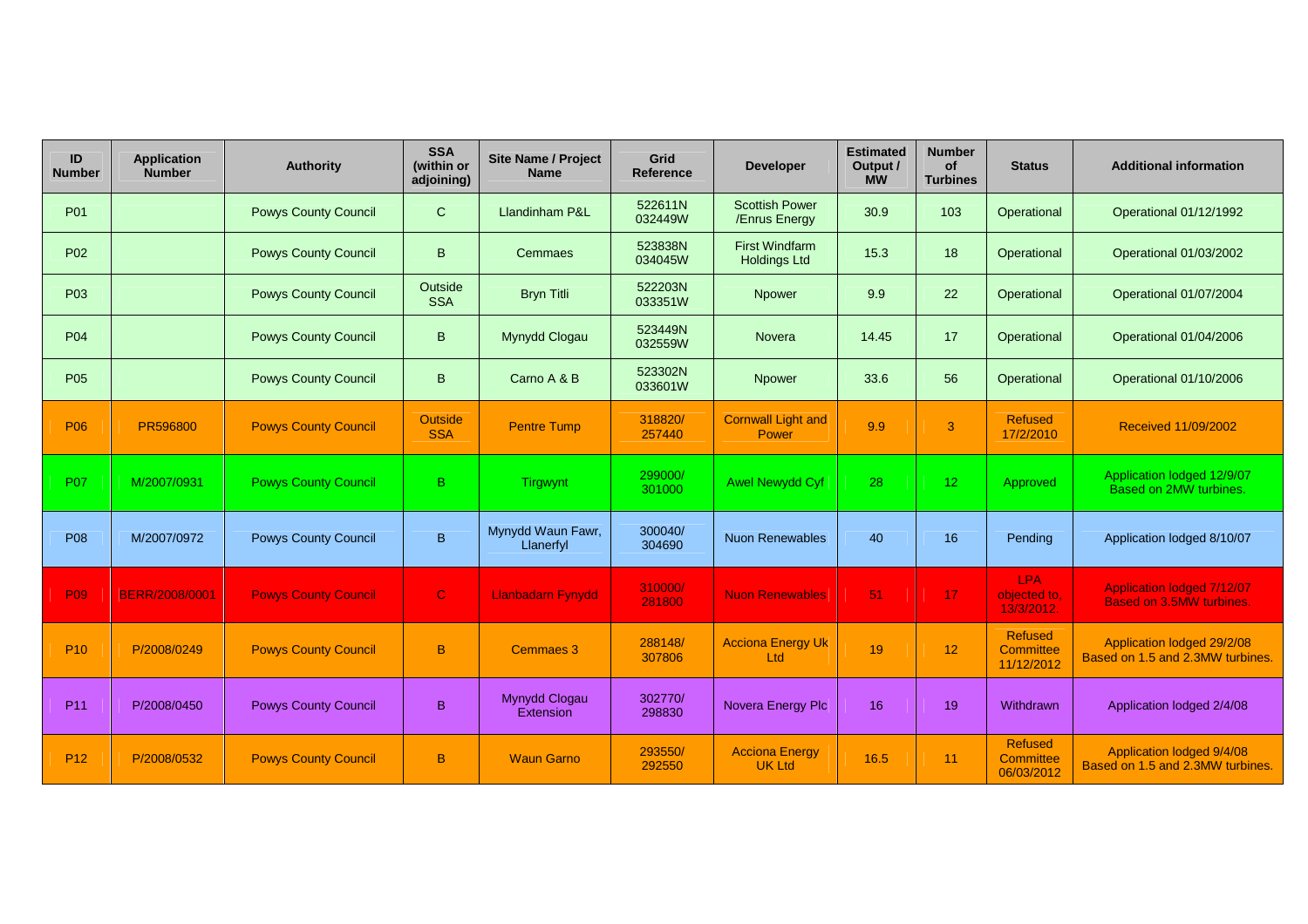| P <sub>13</sub> | BERR/2008/0002        | <b>Powys County Council</b> | $\mathbf C$           | Llaithdu                                         | 304188/<br>279821     | <b>Fferm Wynt</b><br><b>Llaithdd Cyf</b> | 66.7 | 29          | <b>LPA</b><br>objected to,<br>25/09/2012       | <b>Application lodged 15/5/08</b><br><b>Based on 2.3MW turbines</b> |
|-----------------|-----------------------|-----------------------------|-----------------------|--------------------------------------------------|-----------------------|------------------------------------------|------|-------------|------------------------------------------------|---------------------------------------------------------------------|
| P <sub>14</sub> | P/2008/0785           | <b>Powys County Council</b> | $\mathsf C$           | Garreg Llwyd Hill,<br>Llanbadarn Fynydd          | 312758/<br>280228     | <b>RES UK Ltd</b>                        | 46   | 23          | Pending                                        | Application lodged 27/5/08<br>Based on 2MW turbines.                |
| P <sub>15</sub> | <b>BERR/2008/0003</b> | <b>Powys County Council</b> | $\mathbf{C}$          | <b>Llandinam</b><br><b>Extension</b>             | 303631/<br>204397     | <b>CeltPower</b>                         | 126  | 39          | <b>LPA</b><br>objected to<br>25/09/2012        | <b>Application lodged 30/5/08</b><br><b>Based on 3MW turbine</b>    |
| P <sub>16</sub> | BERR/2009/0001        | <b>Powys County Council</b> | B.                    | <b>Carnedd Wen</b>                               | SH92520988            | <b>Npower</b>                            | 150  | 50          | <b>LPA</b><br>objected to.<br>13/03/2012.      | <b>Application lodged 9/1/09</b><br><b>Based on 2-3MW turbines</b>  |
| <b>P17</b>      | P/2009/0384           | <b>Powys County Council</b> | $\mathbf C$           | <b>Bryngydfa</b>                                 | SO135809/<br>SO149787 | Bryngydfa<br><b>Windfarm Ltd</b>         | 24   | 12          | Pending                                        | Application lodged 3/04/09<br>Based on 3MW turbines.                |
| P <sub>18</sub> | BERR/2009/0004        | <b>Powys County Council</b> | $\mathbf{B}$          | Llanbrynmair                                     | SH95500635            | <b>RES UK Ltd</b>                        | 69   | 30          | <b>LPA</b><br><b>Objected to</b><br>25/09/2012 | Application lodged 11/05/2010<br>Based on 2 - 2.3MW turbines        |
| P <sub>25</sub> | <b>BERR/2009/0005</b> | <b>Powys County Council</b> | N/A                   | <b>Landinam power</b><br>line.                   | N/A                   | <b>SPEN</b>                              | N/A  | N/A         | <b>LPA</b><br>Objected to<br>25/10/2012        | <b>Application lodged</b>                                           |
| P <sub>19</sub> | P/2010/0890           | <b>Powys County Council</b> | B.                    | <b>Esgair Cwm Owen</b><br>south (ECOCAS)         | 299580/<br>298501     | Independent<br><b>Power Systems</b>      | 51   | 17          | Withdrawn                                      | Application lodged 03/12/09.                                        |
| P <sub>20</sub> | P/2010/0650           | <b>Powys County Council</b> | $\mathsf{C}$          | Hirddywel                                        | 303336/<br>281337     | Nuon UK Ltd                              | 27   | $9^{\circ}$ | Pending                                        | Application lodged 25/06/2010                                       |
| P <sub>21</sub> | P/2010/0762           | <b>Powys County Council</b> | B.                    | Land adjacent to<br>Carno Wind Farm              | 289936/<br>294221     | Amegni<br>Renewables Ltd                 | 45   | 18          | Pending                                        | Application lodged 15/07/2010                                       |
| P <sub>22</sub> | BERR/2009/0006        | <b>Powys County Council</b> | B.                    | <b>Land at Esgair</b><br><b>Cwmowen Nr Carno</b> | 306701/<br>303409     | <b>Pennant Walters</b><br>Ltd            | 47.5 | 19          | Pending                                        | Application lodged 26/07/2010                                       |
| P <sub>23</sub> | P/2012/0040           | <b>Powys County Council</b> | $\mathbf{C}$          | Neuadd Goch                                      | 309510/<br>284190     | <b>RWE - Npower</b><br>Renewables        | 27   | 9           | Pending                                        | Application lodged 25/01/2012                                       |
| P <sub>24</sub> | P/2012/00779          | <b>Powys County Council</b> | Outside<br><b>SSA</b> | <b>Pentre Tump</b>                               | 318820/<br>257440     | <b>REG</b> windpower<br><b>Ltd</b>       | 4.5  | 3           | <b>Refused</b><br>Committee<br>11/12/2012      | <b>Application Lodged June 2012</b>                                 |